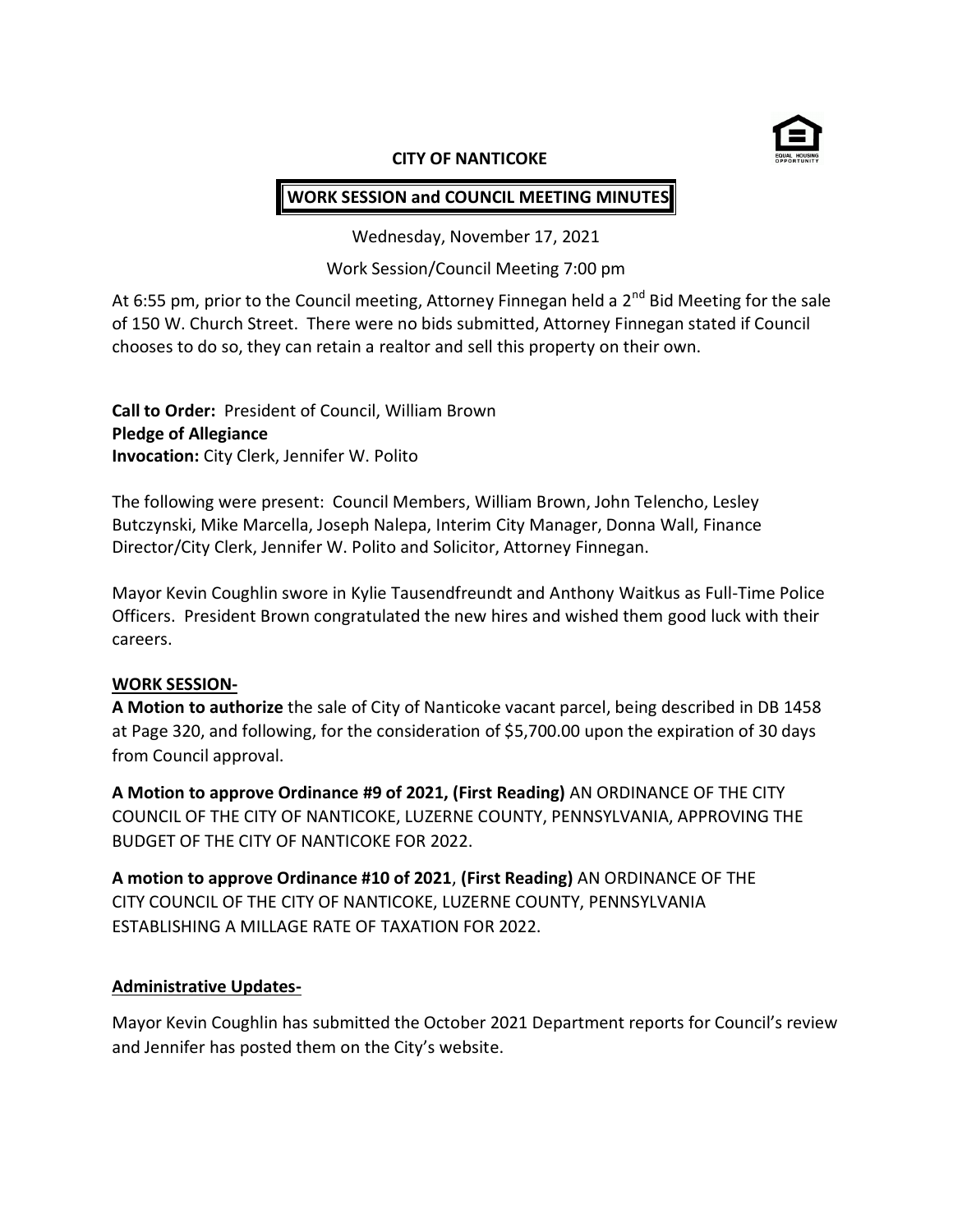**Donna Wall** updated Council and residents on the following:

- City Hall will be closed for the Thanksgiving Holiday on Thurday, November 25, 2021 and Friday, November 26, 2021.
- The members of the safety committee completed their refressher course and are now certified so the City can receive the discout on their worker's compensation policy. The discount comes out to 8,500 to 9,00 per year.
- Donna attended a teleconference with the Landbank steering committee and everything is moving forward.
- The pot holes in the alley that Carl Karge brought to our attention at the last meeting has been addressed.
- The issues at the Housing Authority that Julianna Zarzycki brought to our attention have been passed on to Mr. Verazin, the Housing Director.

**A Motion** was made by Councilmember Butczynski seconded by Councilmember Telencho to adjourn the work session. Motion carried unanimously.

**REGULAR MEETING** Comments from the Public agenda items only.

No comments from the public.

## **Old Business**

None

## **New Business**

**A Motion** to approve the November 3, 2021 minutes was made by Councilmember Butczynski seconded by Councilmember Marcella. Motion carried unanimously.

**A Motion** to approve the payment of the bills in the amount of \$384,320.11, (Payroll(s) \$101,143.70 and Payables \$283,176.41) was made by Councilmember Marcella seconded by Councilmember Nalepa.

Motion carried unanimously.

**A Motion to authorize** the sale of City of Nanticoke vacant parcel, being described in DB 1458 at Page 320, and following, for the consideration of \$5,700.00 upon the expiration of 30 days from Council approval was made by Councilmember Telencho seconded by Councilmember Marcella.

Motion carried unanimously.

**A motion to approve Ordinance #9 of 2021, (First Reading)** AN ORDINANCE OF THE CITY COUNCIL OF THE CITY OF NANTICOKE, LUZERNE COUNTY, PENNSYLVANIA, APPROVING THE BUDGET OF THE CITY OF NANTICOKE FOR 2022 was made by Councilmember Telencho seconded by Councilmember Marcella. President Brown stated we are all proud to announce there are no increases in taxes or fees for 2022. Motion carried unanimously.